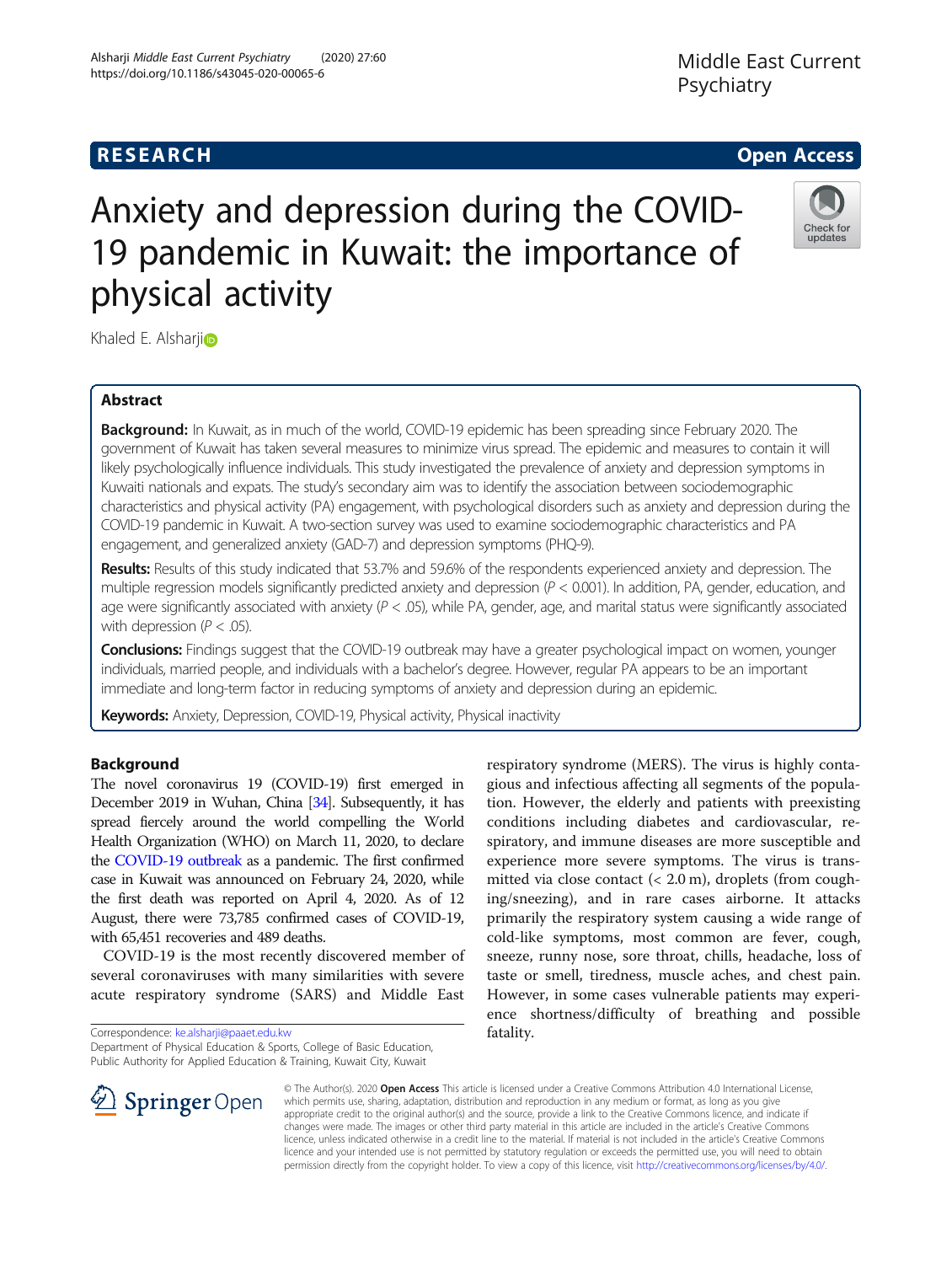After a rapid increase in cases, the Kuwaiti government implemented rigorous measures to intercept the virus spread. The Kuwaiti government suspended work, schools, universities, public events, social gathering, and closed boarders and public parks. Subsequently constraining people to home confinement and the entire country was lockdown. These measures can lead to social isolation and loneliness [\[26\]](#page-7-0). However, among the procedures, the government allowed a daily 2 h of grace period, during which many people may use this time to engage in physical activity (PA).

The combination of the virus complications, implemented governmental procedures, and the absence of pharmacological interventions, most likely people would experience emotional, psychological, and behavioral changes [\[6](#page-7-0), [25\]](#page-7-0). Cao et al. [\[9](#page-7-0)] argued that when faced with highly contagious diseases people may experience unbearable psychological distress that may trigger harmful behaviors [[23](#page-7-0)]. Subsequently, these feelings can lead to anxiety, depression, and poor mental health, and, in some cases, suicidal ideation [\[7,](#page-7-0) [26](#page-7-0)]. In fact, in a recent study, 53.8% reported moderate/severe psychological effect; 28.8% reported moderate/severe anxiety symptoms; 16.5% reported moderate/severe depressive symptoms; and 8.1% reported moderate/severe stress levels [\[31\]](#page-7-0).

Regular participation in PA is frequently cited as the first step in lifestyle modifications to prevent and manage chronic disease [\[4](#page-7-0)], including psychological disorders. Regular participation in PA seems to improve selfefficacy [\[22](#page-7-0)], while reducing anxiety [[17\]](#page-7-0), depression [[16\]](#page-7-0), and negative moods  $[8, 11]$  $[8, 11]$  $[8, 11]$ . The global standard recommendations for PA—150 min/week of moderate PA or 75 min/week vigorous PA [\[33](#page-7-0)]—is effective in treating psychological disorders such as anxiety, depression, stress, and panic. Therefore, given these mental and psychological benefits, PA should be incorporated into epidemic risk reduction programs. Even during a quarantine, or total curfew, PA can be carried out at home [[20\]](#page-7-0).

At the time of this study, the COVID-19 outbreak curve indicated that Kuwait had approached the epidemic peak. Consequently, symptoms of psychological disorders (i.e., anxiety and depression) have likely already emerged [[31\]](#page-7-0). PA, as indicated earlier, could be an important method for reducing these symptoms. Therefore, this study aimed to investigate the prevalence of generalized anxiety and depression symptoms in Kuwaiti nationals and expats. The study's secondary aim was to identify the association between sociodemographic characteristics and PA engagement, with psychological disorders such as anxiety and depression during the COVID-19 pandemic in Kuwait. The author expects to increase prevalence of anxiety and depression during COVID-19 in Kuwait. Additionally, age, gender, marital status, and

occupations would be associated with psychological status among the participants.

#### Methods

### Participants and study design

A web-based cross-sectional survey was first disseminated via official emails to the Public Authority for Applied Education and Training (PAAET), the largest higher education entity in Kuwait and includes institutions from every governorate in the country. PAAET's email list includes current/former students, teachers, trainers, faculty members, and current and retired employees. It therefore offers a representative microcosm of Kuwaiti society. The survey link was sent through social media (Twitter, Facebook, and Instagram). The survey was administered via the Google Form platform and was anonymous to ensure confidentiality and reliability of the data. Respondents were selected by snowball sampling, and each respondent was encouraged to forward the link to other family members, friends, and colleagues. The survey was conducted from 21 June to 11 July.

#### Instruments

The survey is divided into two sections: (1) sociodemographic characteristics and PA engagement and (2) level of anxiety and depression. The sociodemographic characteristics and PA engagement were obtained with questions about gender (male or female), age, marital status (married or unmarried), occupation (employed, student, retired, or unemployed), and education level (high school or less, bachelor's, or graduate degree). Additionally, in order to obtain PA engagement, the participants were asked to respond yes/no to two inquiries since the emergence of COVID-19. These inquiries were as follows: I do moderate  $(≥ 150 min/week)$  or vigorous physical activities ( $\geq 75$  min/week). These responses were used to determine whether or not the respondents met the global PA standards [[33](#page-7-0)].

The Patient Health Questionnaire (PHQ) is a selfadministrated instrument with six modules measuring six disorders: depression (PHQ-9), generalized anxiety (GAD-7), panic, somatization, and eating and alcohol abuse disorders [\[28](#page-7-0)]. Respondents completed the Arabic versions of GAD-7 and PHQ-9 [\[2](#page-6-0)] to assess anxiety and depression, respectively. The GAD-7 has been translated to Arabic, found reliable (Cronbach's alpha = 0.763), and used extensively in several Arab countries [[2](#page-6-0)]. Respondents reported anxiety symptoms using a 4-item Likert scale ranging from 0 (not at all) to 3 (nearly every day). Seven questions assessed the frequency of anxiety symptoms over the past weeks with a total score ranged from 0 to 21 (normal =  $0-4$ ; mild =  $5-9$ ; moderate =  $10-14$ ; severe  $= 15-21$ ). The questions inquired about feeling nervous, anxious, on edge, or worrying about different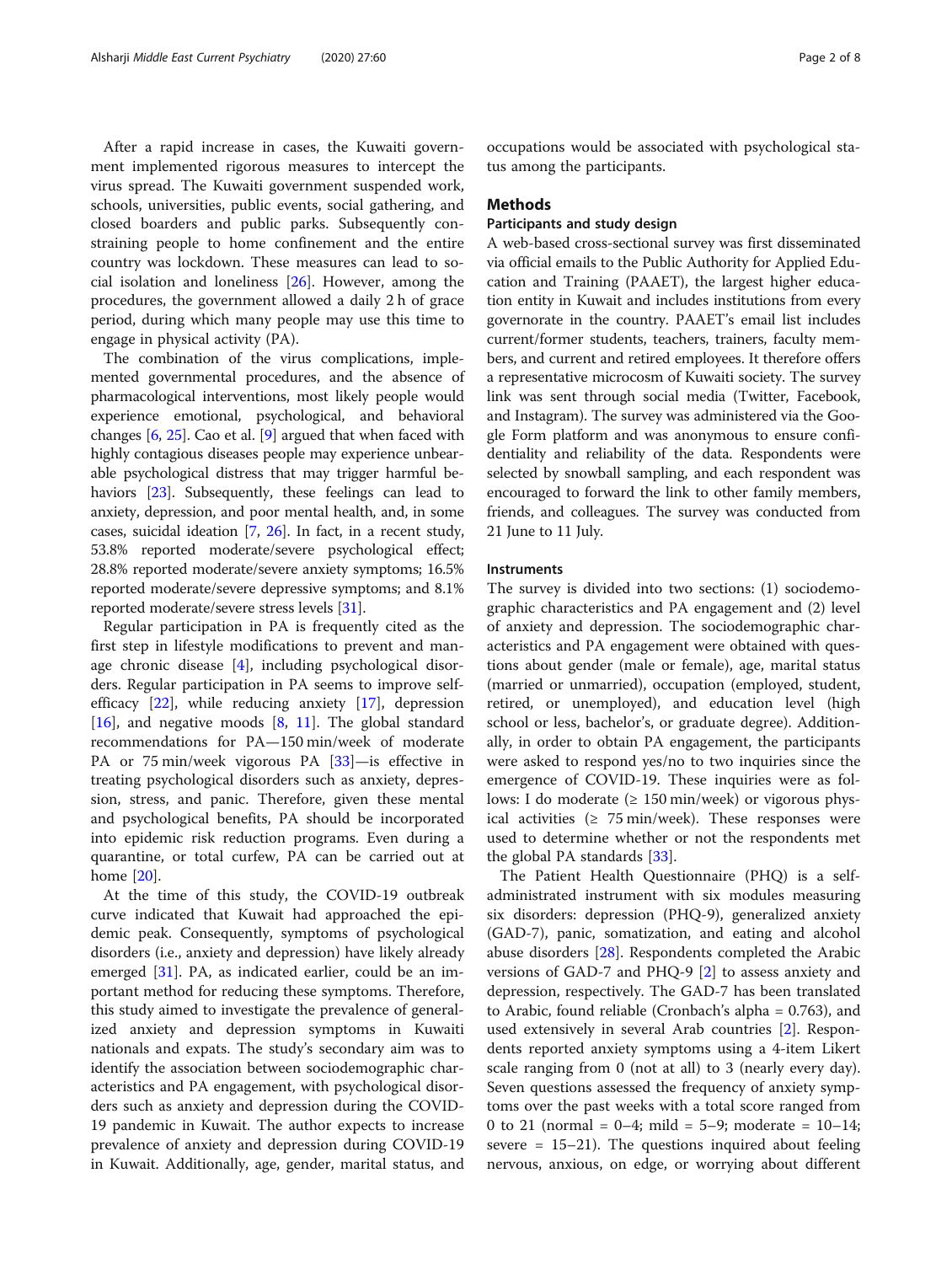<span id="page-2-0"></span>things; feeling restless so that it is hard to sit still; getting tired very easily; muscle tension, aches, or soreness; trouble falling asleep or staying asleep; trouble concentrating on things, such as reading a book or watching TV; and becoming easily annoyed or irritable [\[2](#page-6-0), [28\]](#page-7-0).

Similarly, the PHQ-9 has also been translated, found reliable (Cronbach's alpha = 0.857), and used extensively in the Arab countries [\[2](#page-6-0)] and been found to be reliable. Respondents reported depression symptoms using a 4-item Likert scale ranging from 0 (not at all) to 3 (nearly every day). Nine questions assessed depression levels over the past weeks, with a total score ranged from 0 to 27 (i.e., normal =  $0-4$ ; mild =  $5-9$ ; moderate =  $10-14$ ; moderate to severe  $= 15-19$ ; and severe  $= 20-27$ ). The questions inquired about little interest or pleasure in doing things; feeling down, depressed, or hopeless; trouble falling or staying asleep, or sleeping too; feeling tired or having little energy; poor appetite or overeating; feeling bad about yourself—or that you are a failure or have let yourself or family down; trouble concentrating on things, such as reading the newspaper or watching TV; moving or speaking so slowly that other people could have or the opposite; and thoughts that you would be better off dead or of hurting [[2,](#page-6-0) [28\]](#page-7-0).

#### Ethics approval and consent

This study was conducted in accordance with the Declaration of Helsinki and was approved by the ethics committee of the Ministry of Health Standing Committee for Health Research. Electronic informed consent was obtained from each respondent prior to starting the investigation. Participants could withdraw from the survey at any time without providing any reason.

#### Statistical analysis

Descriptive analyses were applied to describe the sociodemographic characteristics, PA status, and levels of anxiety and depression among members of the Kuwaiti population during the COVID-19 outbreak. The data is presented in mean ± SD, frequency, or percentages. A chi-square test  $(\chi^2)$  was used to compare the differences in symptoms of anxiety and depression between groups. In addition, multiple regression models were performed to investigate the potential predictors for anxiety and depression symptoms during the COVID-19 outbreak in Kuwait. All data were analyzed using Statistical Package for Social Sciences (SPSS) version 25.0. A two-tailed P value < 0.05 was considered statistically significant.

#### Results

## Sociodemographic characteristics and physical activity status

The sociodemographic characteristics and the PA status of the respondents are shown in Table 1. A total of 1284

| Gender                   | Male       | 707   | 366   | 341   | 3.08   | 0.079   |
|--------------------------|------------|-------|-------|-------|--------|---------|
|                          |            | 55.1% | 51.8% | 48.2% |        |         |
|                          | Female     | 577   | 327   | 250   |        |         |
|                          |            | 44.9% | 56.7% | 43%   |        |         |
| Marital Status Unmarried |            | 608   | 312   | 296   | 3.28   | 0.07    |
|                          |            | 47.4% | 51.3% | 48.7% |        |         |
|                          | Married    | 676   | 381   | 295   |        |         |
|                          |            | 52.6% | 56.4% | 43.6% |        |         |
| Education                | HS & Less  | 110   | 66    | 44    | 18.692 | < 0.001 |
|                          |            | 8.6%  | 60.0% | 40.0% |        |         |
|                          | Diploma    | 165   | 100   | 65    |        |         |
|                          |            | 12.9% | 60.6% | 39.4% |        |         |
|                          | Bachelor's | 759   | 421   | 338   |        |         |
|                          |            | 59.1% | 55.5% | 44.5% |        |         |
|                          | MS or PhD  | 250   | 106   | 144   |        |         |
|                          |            | 19.5% | 42.4% | 57.6% |        |         |
| Occupation               | Employer   | 286   | 154   | 132   | 7.498  | 0.058   |
|                          |            | 22.3% | 53.8% | 46.2% |        |         |
|                          | Student    | 874   | 458   | 416   |        |         |
|                          |            | 68.1% | 52.4% | 47.6% |        |         |
|                          | Retired    | 67    | 45    | 22    |        |         |
|                          |            | 5.2%  | 67.2% | 32.8% |        |         |
|                          | Unemployed | 57    | 36    | 21    |        |         |

participants were included in the analysis. Of the 1284, 55.1% were males, 96.6% Kuwaitis, 52.6% married, 59.1% holding a bachelor's degree, 68.1% were students, and the mean (SD) age was  $33.44 \pm 11.09$  years. Among all respondents, 53.9% were inactive, while 46.1% were physically active.

4.4% 63.2% 36.8%

#### Prevalence of anxiety

Table [2](#page-3-0) shows that the anxiety score of 46.34% of respondents fell within normal range (GAD-7 =  $0-4$ ); 53.66% of respondents recorded scores indicative of anxiety (GAD-7 = 5–21). In addition, the data showed that moderate and vigorous PA during the COVID-19 outbreak was significantly associated ( $P < 0.001$ ) with anxiety. There was significant difference in the prevalence of anxiety between physically active and physically inactive people; there was also a significant difference in the prevalence of anxiety by gender ( $P < 0.001$ ), and the prevalence of anxiety was significantly higher among college students ( $P < 0.006$ ).

Inactive Active  $\chi^2$  *P*<br>  $\chi^2$  value value 693 591

53.9% 46.1%

|  |  | Table 1 Sociodemographic characteristics stratified by physical |  |  |
|--|--|-----------------------------------------------------------------|--|--|
|  |  | activity (PA) status during the outbreak of COVID-19 in Kuwait  |  |  |

 $N =$ 1284

Sociographic characteristics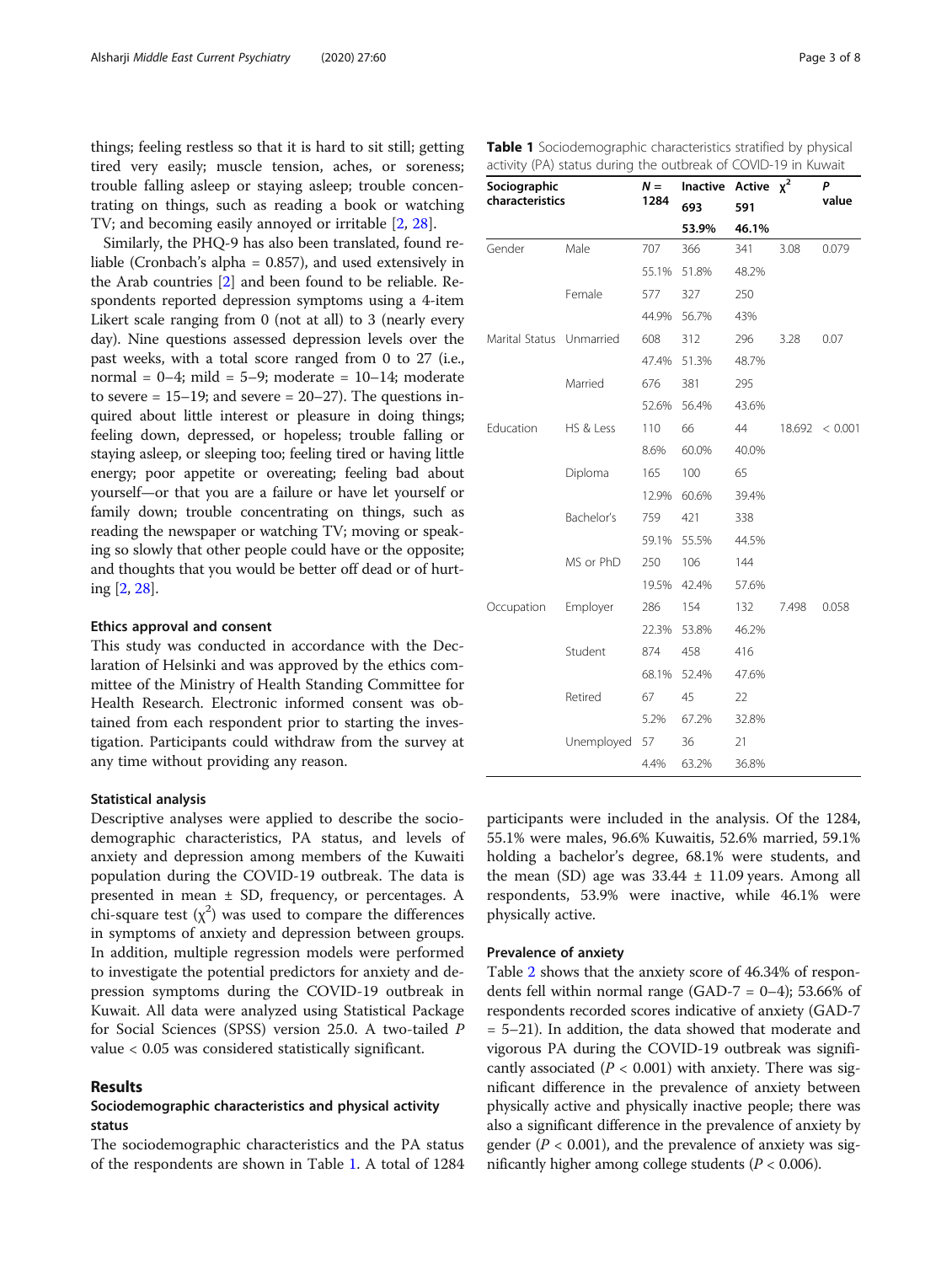<span id="page-3-0"></span>Table 2 Prevalence of generalized anxiety disorder (GAD-7) among groups during the outbreak of COVID-19 in Kuwait

| Sociodemographic characteristics |                      | Levels of anxiety |        | <b>Anxious</b> | $x^2$  | P      |        |         |
|----------------------------------|----------------------|-------------------|--------|----------------|--------|--------|--------|---------|
|                                  |                      | Normal            | Mild   | Moderate       | Severe |        |        | value   |
|                                  |                      | 595               | 395    | 150            | 144    | 689    |        |         |
|                                  |                      | 46.34%            | 30.76% | 11.68%         | 11.21% | 53.66% |        |         |
| Physical activity                | Physically inactive  | 287               | 211    | 92             | 103    | 406    | 29.068 | < 0.001 |
|                                  |                      | 41.40%            | 30.40% | 13.30%         | 14.90% | 58.6%  |        |         |
|                                  | Physically active    | 308               | 184    | 58             | 41     | 283    |        |         |
|                                  |                      | 41.40%            | 30.40% | 13.30%         | 14.90% | 47.9%  |        |         |
| Gender                           | Female               | 224               | 172    | 84             | 97     | 353    | 49.772 | < 0.001 |
|                                  |                      | 38.80%            | 29.80% | 14.60%         | 16.80% | 61.2%  |        |         |
|                                  | Male                 | 371               | 223    | 66             | 47     | 336    |        |         |
|                                  |                      | 52.50%            | 31.50% | 9.30%          | 6.60%  | 47.5%  |        |         |
| Education                        | High school and less | 49                | 32     | 13             | 16     | 61     | 22.968 | 0.006   |
|                                  |                      | 44.50%            | 29.10% | 11.80%         | 14.50% | 55.5%  |        |         |
|                                  | Diploma              | 64                | 46     | 34             | 21     | 101    |        |         |
|                                  |                      | 38.80%            | 27.90% | 20.60%         | 12.70% | 61.2%  |        |         |
|                                  | Bachelor's degree    | 351               | 244    | 76             | 88     | 408    |        |         |
|                                  |                      | 46.20%            | 32.10% | 10.00%         | 11.60% | 53.8%  |        |         |
|                                  | Higher education     | 131               | 73     | 27             | 19     | 119    |        |         |
|                                  |                      | 52.40%            | 29.20% | 10.80%         | 7.60%  | 47.6%  |        |         |
| Marital status                   | Single               | 261               | 204    | 72             | 71     | 347    | 6.068  | 0.108   |
|                                  |                      | 42.90%            | 33.60% | 11.80%         | 11.70% | 57.1%  |        |         |
|                                  | Married              | 334               | 191    | 78             | 73     | 342    |        |         |
|                                  |                      | 49.40%            | 28.30% | 11.50%         | 10.80% | 50.6%  |        |         |
| Occupation                       | Employer             | 126               | 88     | 36             | 36     | 160    | 15.884 | 0.069   |
|                                  |                      | 44.10%            | 30.80% | 12.60%         | 12.60% | 55.9%  |        |         |
|                                  | Student              | 405               | 272    | 99             | 98     | 469    |        |         |
|                                  |                      | 46.30%            | 31.10% | 11.30%         | 11.20% | 53.7%  |        |         |
|                                  | Retired              | 44                | 13     | 5              | 5      | 23     |        |         |
|                                  |                      | 65.70%            | 19.40% | 7.50%          | 7.50%  | 34.3%  |        |         |
|                                  | Unemployed           | 20                | 22     | 10             | 5      | 37     |        |         |
|                                  |                      | 35.10%            | 38.60% | 17.50%         | 8.80%  | 64.9%  |        |         |

The designation of "anxious" represents respondents who scored 5 to 21 in GAD-7 scale (i.e., mild, moderate, and severe anxiety); % within independent variable groups

### Prevalence depression

Table [3](#page-4-0) shows that 40.42% of respondents scored within the normal range for depression levels (PHQ-9 =  $0-4$ ); 59.6% were considered to suffer from depression (PHQ- $9 = 5-27$ ). Table [3](#page-4-0) also demonstrates that PA moderate and vigorous during the COVID-19 outbreak was significantly associated ( $P < 0.001$ ) with depression. There was significant difference in the prevalence of depression between physically active and physically inactive people; there was also a significant difference in the prevalence of depression by gender ( $P < 0.001$ ), and the prevalence of depression was significantly higher among college students ( $P < 0.003$ ). Unlike anxiety, the prevalence of depression was significantly associated with marital status and occupation, as there was a significant difference in depression levels between married and single respondents, and between students and others ( $P < 0.001$ ).

#### Predictors of anxiety

Multiple regression models were performed for the continuous variables of anxiety score ( $M = 6.26 \pm 5.5$ ). A multicollinearity test was carried out to verify the existence of the association, and the result revealed that the VIF factor of the model was < 3, indicating no multicollinearity [[10\]](#page-7-0). The residuals of both models were normally distributed [[3\]](#page-7-0) (see [Appendix\)](#page-6-0). The associations of potential predictors of anxiety during COVID-19 are presented in Table [4](#page-5-0).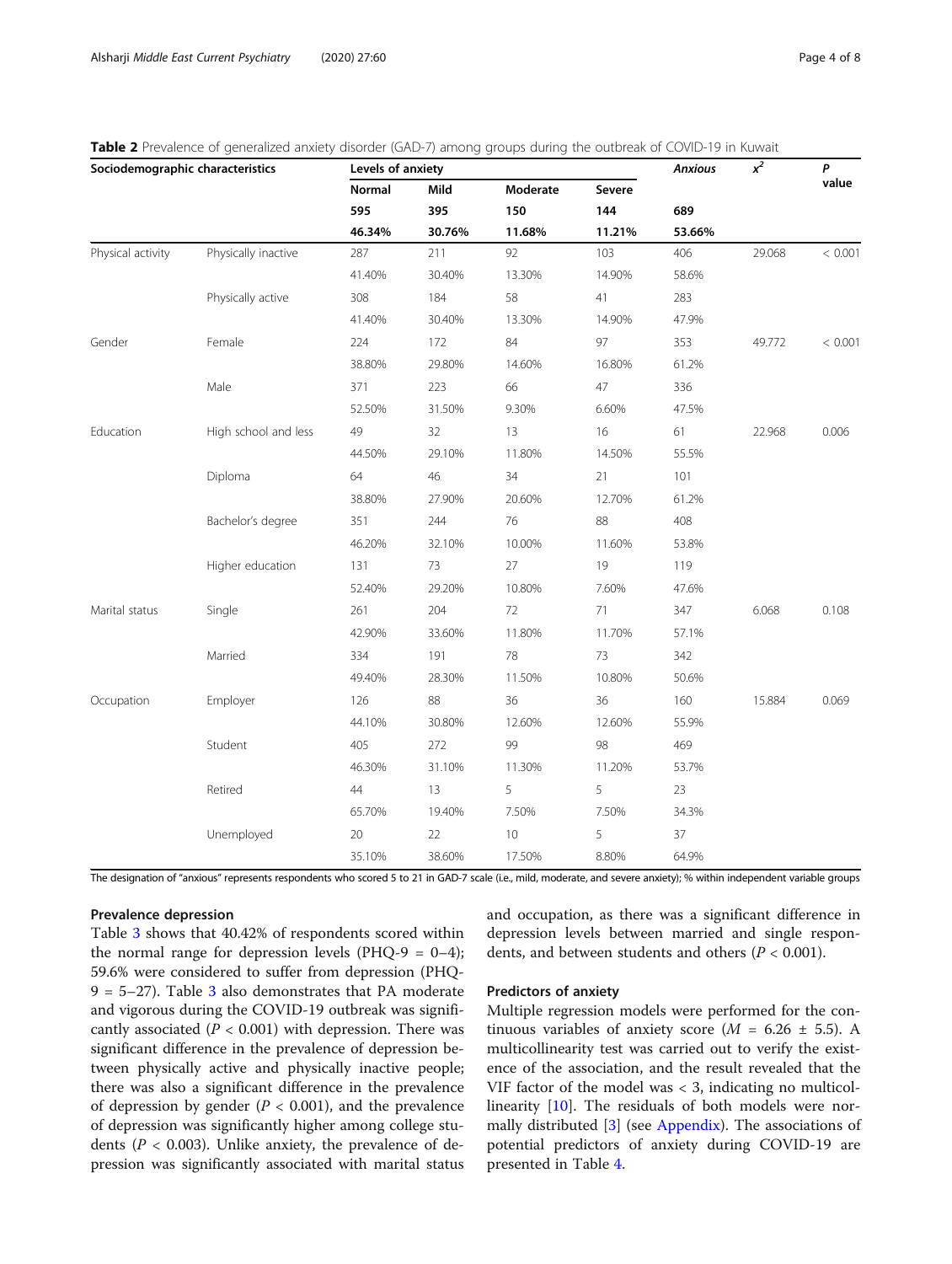<span id="page-4-0"></span>

|  | Table 3 Prevalence of depression (PHQ-9) among groups during the outbreak of COVID-19 in Kuwait |
|--|-------------------------------------------------------------------------------------------------|
|  |                                                                                                 |

| Sociodemographic characteristics |                      | Depression level |        |          |                    |                | Depressed | $x^2$  | P       |
|----------------------------------|----------------------|------------------|--------|----------|--------------------|----------------|-----------|--------|---------|
|                                  |                      | Normal           | Mild   | Moderate | Moderate to severe | Severe         |           |        | value   |
|                                  |                      | 519              | 399    | 199      | 108                | 59             | 765       |        |         |
|                                  |                      | 40.42%           | 31.07% | 15.50%   | 8.41%              | 4.60%          | 59.6%     |        |         |
| Physical activity                | Physically inactive  | 222              | 222    | 132      | 72                 | 45             | 471       | 57.694 | < 0.001 |
|                                  |                      | 32.00%           | 32.00% | 19.00%   | 10.40%             | 6.50%          | 68.0%     |        |         |
|                                  | Physically active    | 297              | 177    | 67       | 36                 | 14             | 294       |        |         |
|                                  |                      | 50.30%           | 29.90% | 11.30%   | 6.10%              | 2.40%          | 49.7%     |        |         |
| Gender                           | Female               | 176              | 176    | 102      | 81                 | 42             | 401       | 84.697 | < 0.001 |
|                                  |                      | 30.50%           | 30.50% | 17.70%   | 14.00%             | 7.30%          | 69.5%     |        |         |
|                                  | Male                 | 343              | 223    | 97       | 27                 | 17             | 364       |        |         |
|                                  |                      | 48.50%           | 31.50% | 13.70%   | 3.80%              | 2.40%          | 51.5%     |        |         |
| Education                        | High school and less | 43               | 29     | 19       | 14                 | 5              | 67        | 29.642 | 0.003   |
|                                  |                      | 39.10%           | 26.40% | 17.30%   | 12.70%             | 4.50%          | 60.9%     |        |         |
|                                  | Diploma              | 63               | 56     | 26       | 11                 | 9              | 102       |        |         |
|                                  |                      | 38.20%           | 33.90% | 15.80%   | 6.70%              | 5.50%          | 61.8%     |        |         |
|                                  | Bachelor's degree    | 281              | 240    | 129      | 70                 | 39             | 478       |        |         |
|                                  |                      | 37.00%           | 31.60% | 17.00%   | 9.20%              | 5.10%          | 63.0%     |        |         |
|                                  | Higher education     | 132              | 74     | 25       | 13                 | 6              | 118       |        |         |
|                                  |                      | 52.80%           | 29.60% | 10.00%   | 5.20%              | 2.40%          | 47.2%     |        |         |
| Marital status                   | Single               | 190              | 209    | 105      | 60                 | 44             | 418       | 50.869 | < 0.001 |
|                                  |                      | 31.30%           | 34.40% | 17.30%   | 9.90%              | 7.20%          | 68.8%     |        |         |
|                                  | Married              | 329              | 190    | 94       | 48                 | 15             | 347       |        |         |
|                                  |                      | 48.70%           | 28.10% | 13.90%   | 7.10%              | 2.20%          | 51.3%     |        |         |
| Occupation                       | Employer             | 73               | 102    | 54       | 37                 | 20             | 213       | 61.492 | < 0.001 |
|                                  |                      | 25.50%           | 35.70% | 18.90%   | 12.90%             | 7.00%          | 74.5%     |        |         |
|                                  | Student              | 379              | 272    | 131      | 62                 | 30             | 495       |        |         |
|                                  |                      | 43.40%           | 31.10% | 15.00%   | 7.10%              | 3.40%          | 56.6%     |        |         |
|                                  | Retired              | 44               | 12     | 3        | 3                  | 5              | 23        |        |         |
|                                  |                      | 65.70%           | 17.90% | 4.50%    | 4.50%              | 7.50%          | 34.3%     |        |         |
|                                  | Unemployed           | 23               | 13     | 11       | 6                  | $\overline{4}$ | 34        |        |         |
|                                  |                      | 40.40%           | 22.80% | 19.30%   | 10.50%             | 7.00%          | 59.6%     |        |         |

"Depressed" column represents all respondents who scored 5 to 27 in PHQ-9 scale (i.e., mild, moderate, moderate to severe, and severe depression); % within independent variable groups

A multiple regression was used to examine the relationship of anxiety with PA, gender, education, age, occupation, and/or marital status (Table [4](#page-5-0)). The regression model significantly predicted anxiety ( $F_{(6,1277)} = 18.028$ ,  $p < 0.001$ , adj.  $R^2 = 0.074$ ,  $R^2 = .279$ ). PA, gender, education, and age added statistical significance to the prediction ( $P < 0.05$ ). The highest beta was for gender impact  $(B = 2.125)$ , indicating that the women experienced greater anxiety during the COVID-19 outbreak than the men. The second highest beta was for the negative impact of PA ( $B = -1.507$ ), indicating that respondents engaged in more PA experienced lower anxiety during the COVID-19 outbreak. This finding was followed by the

negative impact of education  $(B = -0.493)$  indicating lower anxiety with higher education level. The least negative impact corresponded to age  $(B = -0.05)$ , indicating lower anxiety levels with older age. Marital status and occupation had no significant impact on anxiety during the COVID-19 outbreak in Kuwait ( $P > 0.05$ ).

#### Predictors of depression

Multiple regression models were performed for the continuous variables of depression score ( $M = 7.20 \pm 5.9$ ). A multicollinearity test was carried out to verify the existence of the association, and the result revealed that the VIF factor of the model was < 3, indicating no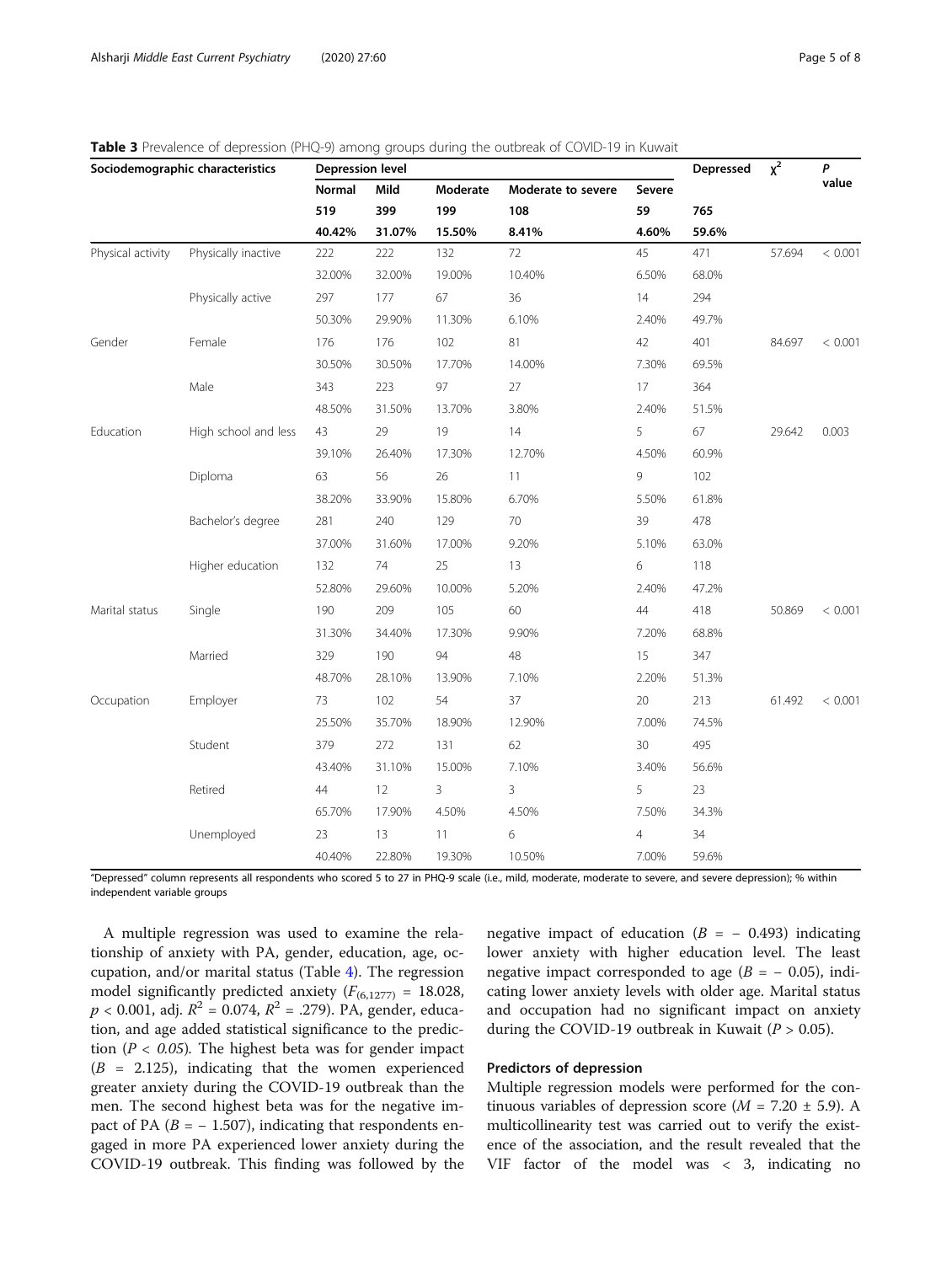| Anxiety           | В                     | 95% CI for B |          | SE <sub>B</sub> | β           | R <sub>2</sub> | AR <sub>2</sub> |
|-------------------|-----------------------|--------------|----------|-----------------|-------------|----------------|-----------------|
|                   |                       | LL           | UL       |                 |             |                |                 |
| Model             |                       |              |          |                 |             | 0.078          | $0.074***$      |
| (Constant)        | $14.18***$            | 12.323       | 16.042   | 0.948           |             |                |                 |
| Gender            | $-2.125***$           | $-2.719$     | $-1.531$ | 0.30            | $-0.192***$ |                |                 |
| Physical activity | $-1.507***$           | $-2.096$     | $-0.919$ | 0.30            | $-0.136***$ |                |                 |
| Education         | $-0.493**$            | $-.865-$     | $-0.121$ | 0.19            | $-0.072**$  |                |                 |
| Age               | $-.050$ <sup>**</sup> | $-0.084$     | $-0.015$ | 0.018           | $-0.1***$   |                |                 |
| Marital status    | 0.381                 | $-0.343$     | 1.104    | 0.369           | 0.035       |                |                 |
| Occupation        | 0.045                 | $-0.436$     | 0.527    | 0.246           | 0.006       |                |                 |

<span id="page-5-0"></span>Table 4 Multiple regression results for anxiety

Note. Model "Enter" method in SPSS Statistics; B unstandardized regression coefficient; CI confidence interval; LL lower limit; UL upper limit; SE B standard error of the coefficient; β standardized coefficient; R2 coefficient of determination; AR2 adjusted R2; \*p <> .05, \*\*p < .01, \*\*\*p < .001

multicollinearity [[10\]](#page-7-0). The residuals of both models were normally distributed [[3\]](#page-7-0) (see [Appendix\)](#page-6-0) The potential predictors of depression during COVID-19 are presented in Table 5.

In addition, a multiple regression was used to examine the relationship of depression with PA, gender, education, age, occupation, and/or marital status (Table 5). The regression model significantly predicted depression  $(F_{(6,1277)} = 38.004, P < .001, \text{ adj. } R^2 = 0.152, R^2 = 0.389).$ PA, gender, age, and marital status added statistical significance to the prediction,  $P < 0.05$ . The highest beta (B), at 2.534, was for gender impact, as women experienced higher levels of depression than men. The second highest beta was for the negative impact of PA  $(B =$ 2.436), indicating that respondents who engaged in higher levels of PA experienced lower levels of depression. This finding was followed by the impact of marital status ( $B = 0.965$ ); married respondents indicated higher levels of depression than single respondents. Finally, the least negative impact was for age ( $B = 0.069$ ), indicating that respondents older in age experienced the lowest levels of depression. Education and occupation variables

Table 5 Multiple regression results for depression

| <b>Depression</b>                                          | В                                            | 95% CI for $B$ |                               | SE B | ß               | R2    |
|------------------------------------------------------------|----------------------------------------------|----------------|-------------------------------|------|-----------------|-------|
|                                                            |                                              | LL             | UL                            |      |                 |       |
| Model                                                      |                                              |                |                               |      |                 | 0.152 |
| (Constant)                                                 | 19.648***                                    | 17.75          | 21.546                        | 0.97 |                 |       |
| Gender                                                     | $-2.534***$ $-3.140$ $-1.927$ 0.31 $-215***$ |                |                               |      |                 |       |
| Physical Activity $-2.436*** -3.036 -1.835 0.31 -0.207***$ |                                              |                |                               |      |                 |       |
| Marital Status                                             | $-0.965* -1.703 -0.226 0.376 -0.082$         |                |                               |      |                 |       |
| Age                                                        | $-.069***$                                   |                | $-0.104 - 0.034 0.018 - 0.13$ |      |                 |       |
| Occupation                                                 | 0.249                                        | $-0.741$       | 0.243                         |      | $0.251 - 0.028$ |       |
| Education                                                  | $-0.244$                                     | $-0.624$       | 0.136                         |      | $0.194 - 0.034$ |       |

Note. Model "Enter" method in SPSS Statistics; B unstandardized regression coefficient; CI confidence interval; LL lower limit; UL upper limit; SE B standard error of the coefficient; β standardized coefficient; R2 coefficient of determination; AR2 adjusted R2;  $*p \ll 0.05$ ,  $**p \ll 0.01$ ,  $***p \ll 0.001$ 

had no significant impact on levels of depression among the population of Kuwait during the COVID-19 outbreak  $(P > 0.05)$ .

#### **Discussion**

This study examined the prevalence and predictors of anxiety and depression during the COVID-19 outbreak in Kuwait. The data showed that over half of the participants reported anxiety, while close to 60% reported depression during the COVID-19 outbreak. According to the results, symptoms of anxiety were more likely to appear in women and individuals with lower PA and education and who are younger while symptoms of depression were more prevalent among women, elderly, and individuals with lower level of PA and education and who are married. These findings confirm psychological effects of COVID-19 as the results from recent studies from China [\[15,](#page-7-0) [19,](#page-7-0) [31\]](#page-7-0) and Australia [[29\]](#page-7-0)

In agreement with recent findings [[9,](#page-7-0) [15](#page-7-0)], younger respondents showed greater levels of anxiety and depression during the COVID-19 outbreak in Kuwait. Although the reasons for this are complex, it may be due to that this segment of population were most exposed to news from social media, which is usually overwhelmed with fake news, unconfirmed information, and rumors [[19,](#page-7-0) [21](#page-7-0)]. Additionally, suspending schools, colleges, and university in Kuwait might have imposed feelings of loneliness, boredom, uncertainty, and stress [\[26](#page-7-0)]. These negative feelings are usually associated adverse psychological implications including anxiety and depression.

In agreement with previous studies [[13,](#page-7-0) [14,](#page-7-0) [31\]](#page-7-0), and in contrast to others  $[15]$  $[15]$ , women in the current study suffered from anxiety and depression at greater levels than men during the COVID-19 outbreak. Liu et al. [\[19](#page-7-0)] indicated that these psychological differences might be because women are more sensitive to psychological stress thus susceptible to experiencing anxiety and depression versus men [[18,](#page-7-0) [31\]](#page-7-0). Greater prevalence of anxiety and depression might also be attributed to lower PA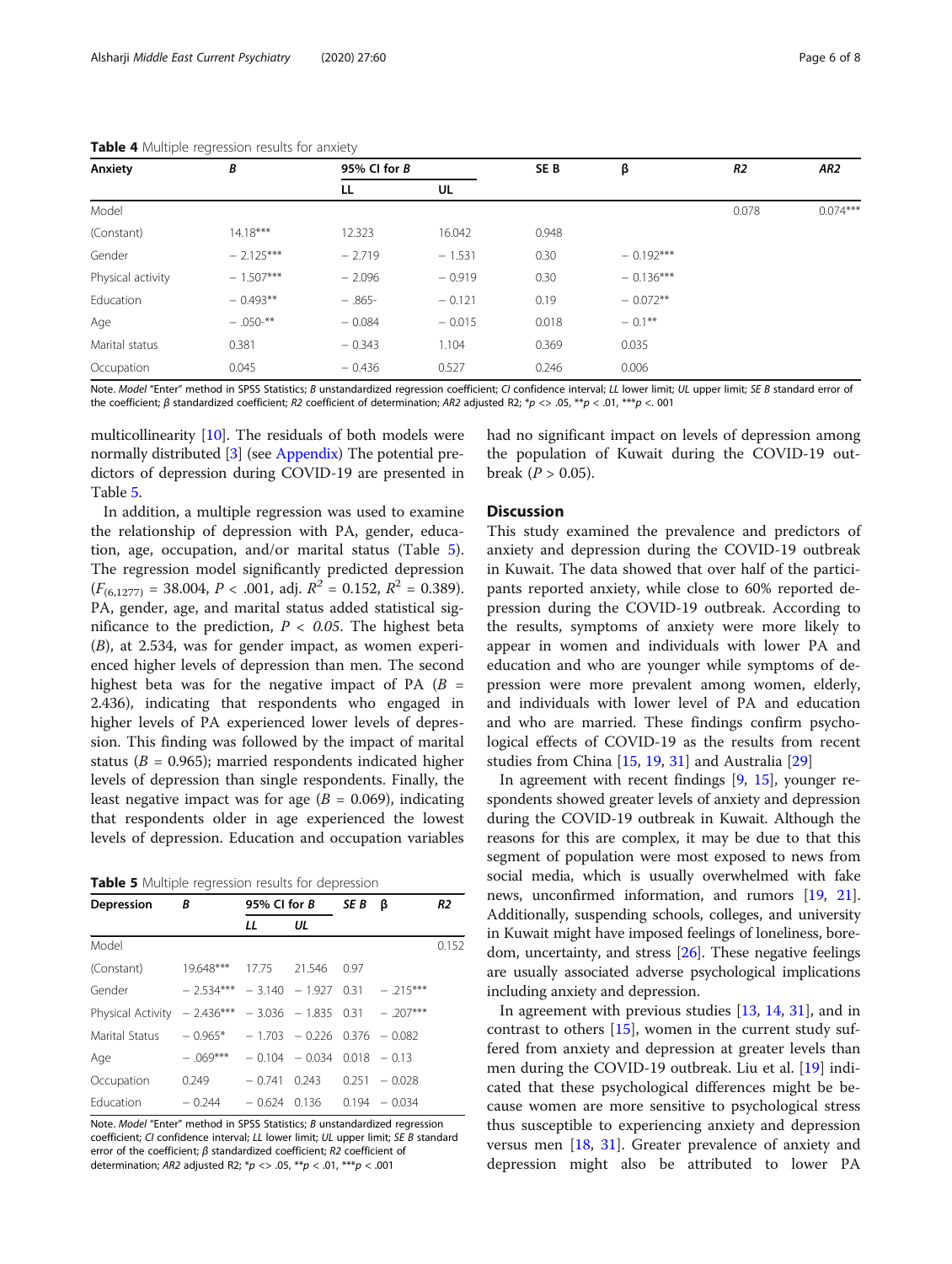<span id="page-6-0"></span>participation among women. Although Kuwait has experienced rapid social development, including more opportunities for women to exercise while maintaining privacy, cultural barriers often prevent women from sufficient PA participation. In accordance with previous research [1, [32\]](#page-7-0), less women were physically active compared to men, although the difference was nonsignificant in the current study (Table [1](#page-2-0)). Furthermore, given the family responsibilities, women were most likely to stay home with the children during the 2-h gross period, which is an important outlet for stress relief.

More than 50% of the respondents in the current study reported no proper PA, which is similar to previously reported (57.23%) [1]. This might indicate that participation in PA was directly affected by COVID-19 outbreak. However, more studies are needed to verify these results and speculations. Numerous studies [\[4](#page-7-0), [5](#page-7-0)] and meta-analyses [\[24](#page-7-0), [30](#page-7-0)] have shown that exercise is associated with psychological benefits, including a reduction in the risk of anxiety and depression. The current findings confirmed that greater participation in PA is associated with lower anxiety and depression during the COVID-19 epidemic. The regression models showed that respondents who followed the standard PA guidelines during the COVID-19 outbreak reported normal levels of anxiety and depression (GAD-7 = 0–4; PHQ-9  $= 0-4$ ). This indicates the positive impact of PA during an epidemic and should serve to encourage people to become or remain active even during a total curfew. These findings suggest that the Kuwaiti government implementation of the 2-h grace period was beneficial in preventing more symptoms of anxiety and depression. Furthermore, this grace period should probably be extended a little longer for more PA engagement. Therefore, during future epidemics, stakeholders should respond rapidly and comprehensively to encourage widespread participation in PA, in or outside the home, to increase physical and mental health. These findings confirm an important point of view: While PA produces long-term benefits for mental health, it also produces immediate psychological benefits in terms of mood, anxiety, and stress [[12,](#page-7-0) [27\]](#page-7-0).

This is the first study to measure the prevalence of anxiety and depression during the pandemic in Kuwait. It is also the first study to examine the relationship between PA and anxiety and depression among the Kuwaiti population. Despite this, the study was limited by its cross-sectional nature, which challenges conclusions about long-term effects. It was also limited by the online survey, which may have prevented some people from participating (although, it should be noted, an online survey is one of few ways to reach people during total curfew measures). Additional limitation to be considered is the assessment of physical activity. A conventional PA questionnaire was not used in order to preserve the respondents' time for the other questionnaires (i.e., PHQ-9 and GAD-7). The survey was conducted from 21 June to 11 July, and around that time over 158,000 expatriates have left Kuwait. This may explain the shortage of non-Kuwaiti respondents in this study.

#### Conclusion

Consistent with hypothesis, findings of this study suggest that the COVID-19 outbreak may have greater psychological impact on women, younger and married individuals, and individuals with a lower level of education. However, regular PA appears to be an important longterm and immediate factor in reducing symptoms of anxiety and depression during an epidemic.

#### Supplementary Information

The online version contains supplementary material available at [https://doi.](https://doi.org/10.1186/s43045-020-00065-6) [org/10.1186/s43045-020-00065-6.](https://doi.org/10.1186/s43045-020-00065-6)

Additional file 1. Appendix A.

#### Abbreviations

PA: Physical activity; GAD-7: Generalized anxiety disorder; PHQ: Patient Health Questionnaire; PHQ-9: It is a module in PHQ which measures depression symptoms; PAAET: Public Authority for Applied Education and Training

#### Acknowledgements

Not applicable.

#### Ethics approval and consent of participants

This study was conducted in accordance with the Declaration of Helsinki and was approved by the ethics committee of the Ministry of Health Standing Committee for Health Research. Electronic informed consent was obtained from each respondent prior to starting the investigation. Participants could withdraw from the survey at any time without providing any reason (please see supplementary materials).

#### Author's contributions

The author read and approved the final manuscript.

#### Funding

Not applicable.

#### Availability of data and materials

The datasets used and/or analyzed during the current study are available from the corresponding author on reasonable request.

#### Consent for publication

Not applicable.

#### Competing interests

The authors declare that they have no competing interests.

#### Received: 10 September 2020 Accepted: 15 October 2020 Published online: 03 November 2020

#### References

- 1. Al-Baho AK, Al-Naar A, Al-Shuaib H, Panicker JK, Gaber S (2016) Levels of physical activity among Kuwaiti adults and perceived barriers. Open Public Health J 9(1):77–87. <https://doi.org/10.2174/1874944501609010077>
- 2. AlHadi AN, AlAteeq DA, Al-Sharif E, Bawazeer HM, Alanazi H, AlShomrani AT, Shuqdar RM, AlOwaybil R (2017) An arabic translation, reliability, and validation of patient health questionnaire in a Saudi sample. Ann General Psychiatry 16(1):1–9 <https://doi.org/10.1186/s12991-017-0155-1>